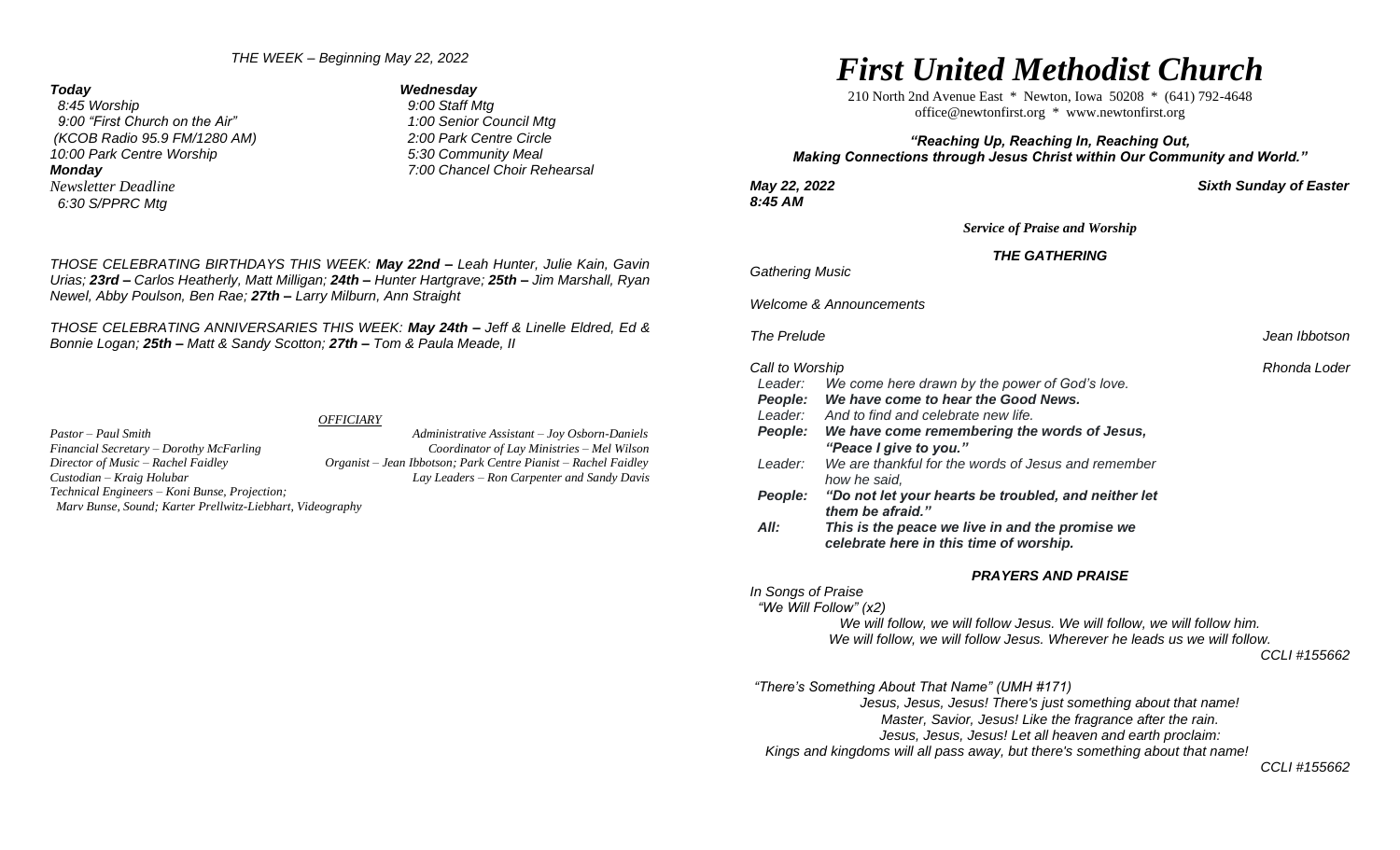#### *"Bless the Lord" (*The Faith We Sing *#2013 x2)*

*Bless the Lord my soul and bless God's holy name. Bless the Lord my soul who leads me into life.*

*CCLI #155662*

*\*Hymn of Praise 157 "Jesus Shall Reign" (vs 1, 3 & 5)*

*Jesus shall reign where'er the sun does its successive journeys run; His kingdom spread from shore to shore, till moons shall wax and wane no more.*

*People and realms of every tongue dwell on his love with sweetest song; And infant voices shall proclaim their early blessings on his name.*

*Let every creature rise and bring honors peculiar to our King; Angels descend with songs again, and earth repeat the loud amen!*

*CCLI #155662*

#### *The Scripture Reading – John 14:23-29 (NRSV – Pew Bibles NT page 103)*

*Jesus answered him, "Those who love me will keep my word, and my Father will love them, and we will come to them and make our home with them. Whoever does not love me does not keep my words; and the word that you hear is not mine, but is from the Father who sent me. I have said these things to you while I am still with you. But the Advocate, the Holy Spirit, whom the Father will send in my name, will teach you everything, and remind you of all that I have said to you. Peace I leave with you; my peace I give to you. I do not give to you as the world gives. Do not let your hearts be troubled, and do not let them be afraid. You heard me say to you, 'I am going away, and I am coming to you.' If you loved me, you would rejoice that I am going to the Father, because the Father is greater than I. And now I have told you this before it occurs, so that when it does occur you may believe."*

*The Scripture Reading – Revelation 21:10, 22-22:5 (NRSV – Pew Bibles NT pages 244, 245) And in the spirit he carried me away to a great, high mountain and showed me the holy city Jerusalem coming down out of heaven from God.*

*I saw no temple in the city, for its temple is the Lord God the Almighty and the Lamb. And the city has no need of sun or moon to shine on it, for the glory of God is its light, and its lamp is the Lamb. The nations will walk by its light, and the kings of the earth will bring their glory in to it. Its gates will never be shut by day – and there will be no night there. People will bring into it the glory and the honor of the nations. But nothing unclean will enter it, nor anyone who practices abomination or falsehood, but only those who are written in the Lamb's book of life. Then the angel showed me the river of the water of life, bright as crystal, flowing from the throne of God and of the Lamb through the middle of the street of the city. On either side of the river is the tree of life with its twelve kinds of fruit, producing its fruit each month; and the leaves of the tree are for the healing of the nations. Nothing accursed will be found there any more. But the throne of God and of the Lamb will be in it, and his servants will worship him; they will see his face, and his name will be on their foreheads. And there will be no more night; they need no light of lamp or sun, for the Lord God will be their light, and they will reign forever and ever.*

# PRAYER REQUESTS

**Thanksgiving to God for…** All God's blessings The Guests & Visitors New Beginnings New Beginnings

Family & Friends **Friends** Good Health **All Volunteers** All Volunteers

#### **God's Guidance & Direction for…**

 People Unemployed/Economic/ World Peace Housing Struggles Local, State & National Leaders All Who Are Grieving School Students/Teachers

Sunday School Teachers/Leaders

## **God's Protection & Safety for…**

 *Those in the Military Those in Mission Work Those Protecting Us* Kevin Ehresman Cherie Miner Law Enforcement Cherie Miner Dylan Drew Dr. Emmanuel & Florence Mefor Firefighters Lynn & Sharon Fogleman **EMTs**  Rev. Doug Williams Jane Kies

Steve Thomassen

#### **Those Who Mourn…**

| Those in Care Facilities…            |                     |                        |
|--------------------------------------|---------------------|------------------------|
| Betty Ashby                          | <b>Helen Newton</b> | <b>Judy Wittenberg</b> |
| Pam Conklin                          | <b>Rita Skinner</b> | Teresa Yeager          |
| Andy Jackson                         | Phyllis Snook       | <b>Phyllis Yeutsy</b>  |
| Marilyn Langmaid                     | Elsie Ulland        |                        |
| <b>Healing &amp; Health Concerns</b> |                     |                        |
| Sue Antle                            | Paul Frohardt       | <b>Sylvie Miller</b>   |
| Dori Byers                           | Jody Gooch          | Wilma Mott             |
| <b>Steve Dailey</b>                  | Wilma Grout         | Connie Myers           |
| Martie DeBoef                        | Jill Hoffman        | Sally Rorabaugh        |
| Cash Dickerson                       | Vicky Holmquist     | Merna Rusk             |
| <b>Nick Drever</b>                   | Joe Holubar         | Rev. Janna Steed       |

**PLEASE NOTE: If you have a prayer request or know of a change and want it reflected in the bulletin, please call the church office at 792-4648. Please keep us updated and let us know when you would like to be removed from the prayer list.**

Mackenzie Eldred Jean Ibbotson Theresa Stewart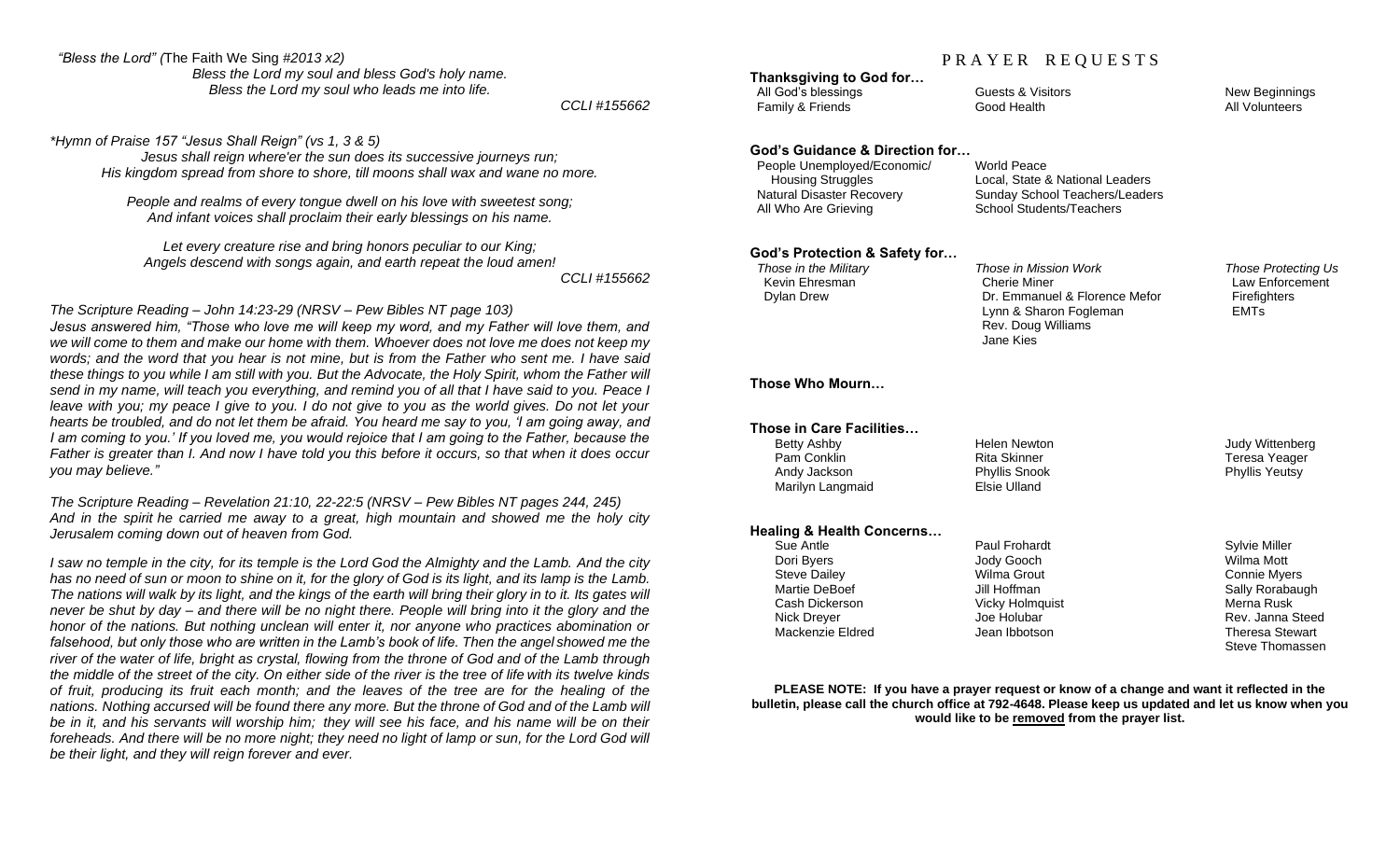*THE FINAL WEDNESDAY NIGHT meal is available from 5:30 PM – 6:30 PM with First Lutheran Church serving ham salad sandwiches, 3-bean salad, chips, cookies, and beverages. All meals are open to the public and everyone is welcome.* 

*IF YOUR SCHEDULE keeps you from attending worship, join our live-streamed worship services, devotions, and past services by visiting our website at newtonfirst.org.* 

*UMW NUT ORDERS can still be placed online until the end of 2022 by going to [https://fumcnewton.terrilynn.com](https://fumcnewton.terrilynn.com/) and order directly. Shipping remains free for orders over \$30 through the online store. Thanks to all for your continued support.*

*ARE YOU AVAILABLE TO HELP get others to church on Sunday mornings? We are in need of van drivers and van assistants willing to rotate times of service. Drivers must have a D3 license (no test required) and a clean driving record for 2+ years. A sign-up sheet is at the Welcome Center.*

*AS A REMINDER, if you are unable to join us in worship, please send your offering to the church office at 210 N 2nd Ave E, Newton IA 50208.Online giving is also available for donations to First United Methodist Church. This can be done by going to the church's website (newtonfirst.org) and selecting the "Give" tab. Your continued financial support is greatly appreciated.*

*AS A PART OF THEIR IOWA TOUR, missionaries to Africa University, Larry and Jane Kies, are holding an event in Newton at St Luke UMC, 501 E 19th St N, on Wednesday, May 25th at 7 PM.*  Jane, who is still an active missionary, and Larry, recently retired, will give an update on their *mission and thank those that have supported their ministry. All are welcome to attend.*

*THE MONDAY AFTERNOON BIBLE STUDY, "Men and Women of the Bible," will take a summer recess. They will reconvene on Monday, September 12th at 2 PM with the instructions the apostles were given. Everyone is welcome.*

*Prayers of the People*

*Call to Prayer 2200 "O Lord, Hear My Prayer" (*The Faith We Sing x2*)* 

*O LORD, hear my prayer. O LORD, hear my prayer. When I call, answer me. O LORD, hear my prayer. O LORD, hear my prayer. Come and listen to me.* 

*CCLI #155662*

*Congregational Prayer – Companion God, we hear the pain of our world and pray—for all for whom this new day is the beginning of life; for all who face new ventures and challenges; for the people engulfed by loneliness, despair or grief; for all who feel cast off from your presence; for all who are walled in by circumstance and whose lives are exhausted; for all this day who will find their rest in you. In your mercy, journey with all whom we name in word and silence…By the presence of your Spirit of mystery and grace encourage us in the days ahead so that we can go faithfully as sisters and brothers of the risen One.*

*~ Adapted from* Uniting in Worship 2 *and publications of the Iona Community and written by Jeff Shrowder.*

*Silent Prayer*

*The Lord's Prayer*

*In Children's Time* 

*Hymn 349 "Turn Your Eyes upon Jesus" Turn your eyes upon Jesus, look full in his wonderful face, And the things of earth will grow strangely dim in the light of his glory and grace. CCLI #155662*

#### *Children's Message*

*Offertory Scripture – Psalm 67:1-3 (NRSV – Pew Bibles OT page 500) May God be gracious to us and bless us and make his face to shine upon us, that your way may be known upon earth, your saving power among all nations. Let the peoples praise you, O God; let all the peoples praise you.*

*In the Presentation of Our Tithes and Offerings*

 *Offertory "One God, One People, One Voice" L. Shackley Chancel Choir The Doxology 95 "Praise God, from Whom All Blessings Flow"*

*Dedication of Gifts*

#### *PROCLAIMING THE WORD*

*The Scripture Reading – Acts 16:9-15 (NRSV – Pew Bibles NT pages 127-128)*